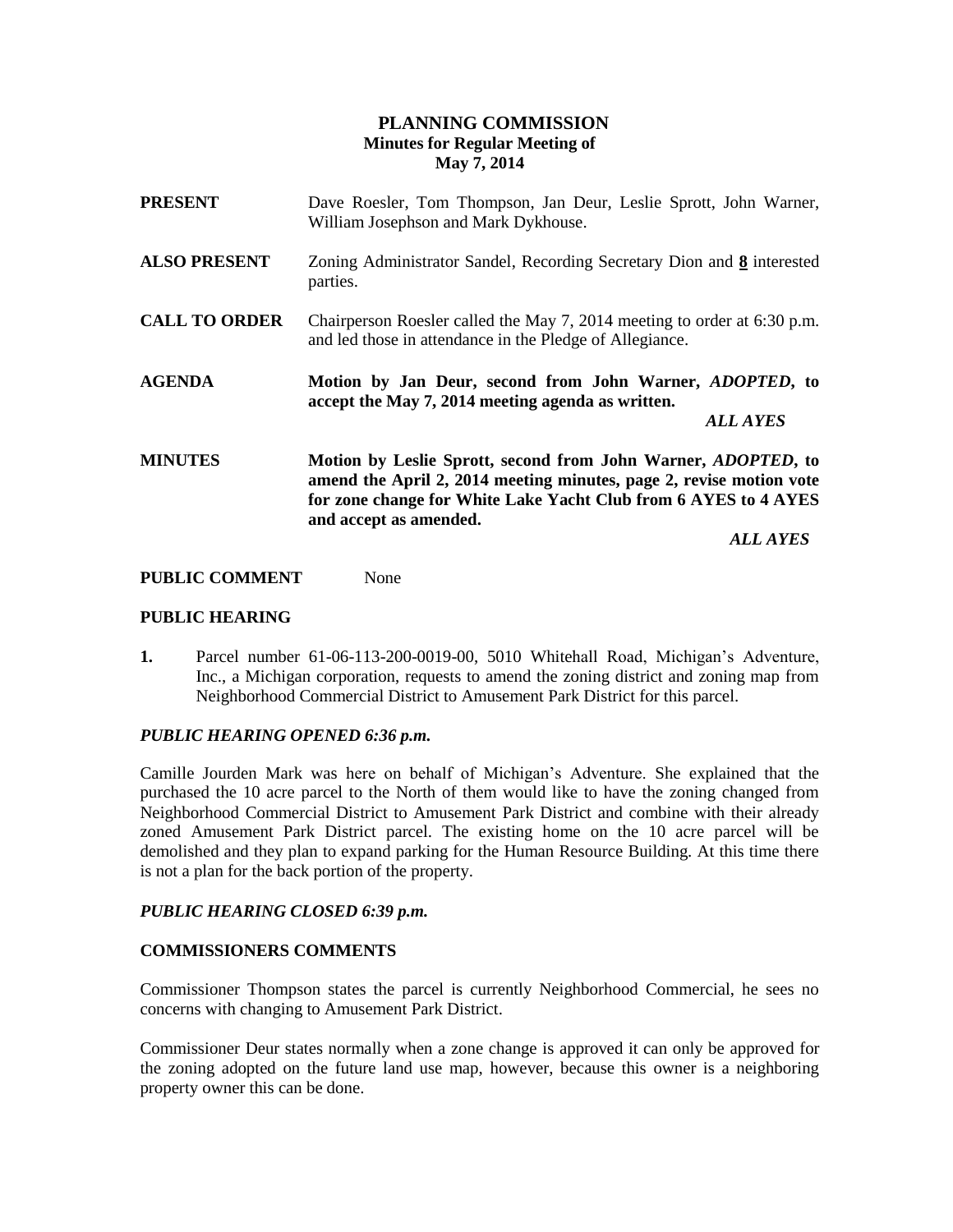Commissioner Dykhouse agrees with Commissioner Thompson.

Commissioner Warner stated he can see the need for more parking for the Human Resource building, he does not see any issues with changing the zoning to Amusement Park District.

Commissioner Sprott stated she hopes with the additional parking that maybe safety measures could be taken as this seems to be a very congested area at opening/closing times daily.

Camille stated she understands the safety concerns and if this zone change request is approved they can work with the Muskegon County Road Commission in proposing an entrance/exit separately.

Commissioner Josephson has no concerns.

**Motion by John Warner, second from William Josephson,**  *ADOPTED***, to recommend approval to the Township Board of Trustees for parcel number 61-06-113-200-0019-00, 5010 Whitehall Road, Michigan's Adventure, Inc., a Michigan corporation, to amend the zoning district and zoning map from Neighborhood Commercial District to Amusement Park District.**

 *ALL AYES*

## **OLD BUSINESS**

**1.** Parcel number 61-06-013-100-0017-00, 5207 Scenic Drive, Parkland Acquisition Three **1.** LLC, request for Site Plan Review to replace fire damaged building which has since been demolished.

Chairperson Roesler states this application was withdrawn by the applicant.

#### **2. Reports from Sub-Committees**

Fences, walls, hedges, berms and screens language in Lakefront Districts

No report.

 Zoning for Sylvan Beach (sub-committee is Commissioners Sprott, Thompson, Warner and representative from Sylvan Beach).

Commissioner Sprott stated a meeting has been set for May 22, 2014.

 Review Swimming Pools in the Lake Districts (sub-committee is Commissioners Josephson, Thompson and Dykhouse).

The following language was proposed for review. The only comment Attorney Even had was that we should have a definition for swimming pools. Building Official Rod Siegel provided us with the definition used by the 2009 Residential Building Code. This definition was added below.

## **PROPOSED LANGUAGE 5/2014**

## **ARTICLE II DEFINITIONS**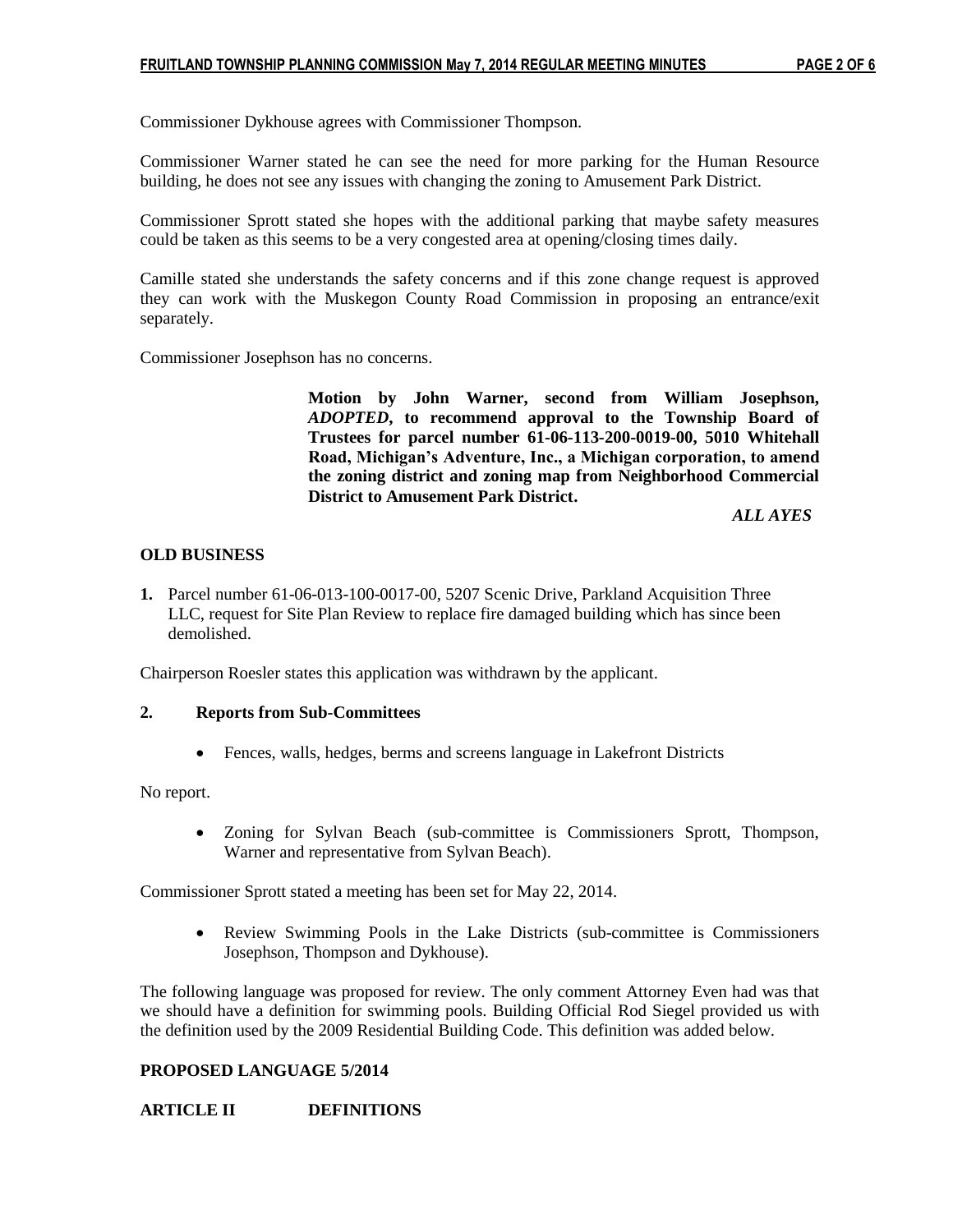**SECTION 2.19 DEFINITIONS – S SWIMMING POOL**

**Any structure intended for swimming or recreational bathing that contains water over 24 inches (610mm) deep. This includes in-ground, above ground and on-ground swimming pools, hot tubs and spas.**

## **ARTICLE III GENERAL PROVISIONS**

**SECTION 3.27 SWIMMING POOLS**

- A. A swimming pool or appurtenances thereto shall not be constructed, installed, enlarged, or altered until a building permit has been obtained.
- B. The outside edge of the pool wall shall not be located closer than thirty (30) feet from any rear lot line or twenty (20) feet from any side lot line. Swimming pools shall not be located in the front yard *unless it is placed at least two hundred (200) feet from the road right-of-way*.
- **C.** *See Site Development Standards for rear yard setbacks in the Lake Michigan Shoreline District, Inland Lakes District and under Limitations on Construction in the North Duck Lake Overlay District.*
- C. *D.* All swimming pools shall be constructed and enclosed by a barrier in accordance with applicable construction codes as adopted by Fruitland Township.

## **ARTICLE VIa LAKE MICHIGAN SHORELINE DISTRICT**

#### **SECTION 6.04a SITE DEVELOPMENT STANDARDS**

| <b>Swimming Pools</b> | Fences shall be a minimum of 50' from the bluff   |
|-----------------------|---------------------------------------------------|
|                       | line and shall not exceed 4' and be in accordance |
|                       | with applicable construction codes as adopted by  |
|                       | Fruitland Township. No structure except swimming  |
|                       | pools shall be allowed inside of the rear yard    |
|                       | setback. Diving boards shall have a maximum of    |
|                       | 36" when located in the rear yard setback.        |

## **ARTICLE VIIIa INLAND LAKES DISTRICT**

#### **SECTION 8.02a SITE DEVELOPMENT STANDARDS**

| <b>Swimming Pools</b> | Fences shall be a minimum of 50' from the Ordinary High Water          |
|-----------------------|------------------------------------------------------------------------|
|                       | Mark of 580.5 IGLD 1985 and shall not exceed 4' and be in              |
|                       | <i>accordance with applicable construction codes as adopted by</i>     |
|                       | <b>Fruitland Township.</b> No structure except swimming pools shall be |
|                       | allowed inside of the rear yard setback. Diving boards shall have a    |
|                       | maximum of 36" when located in the rear yard setback.                  |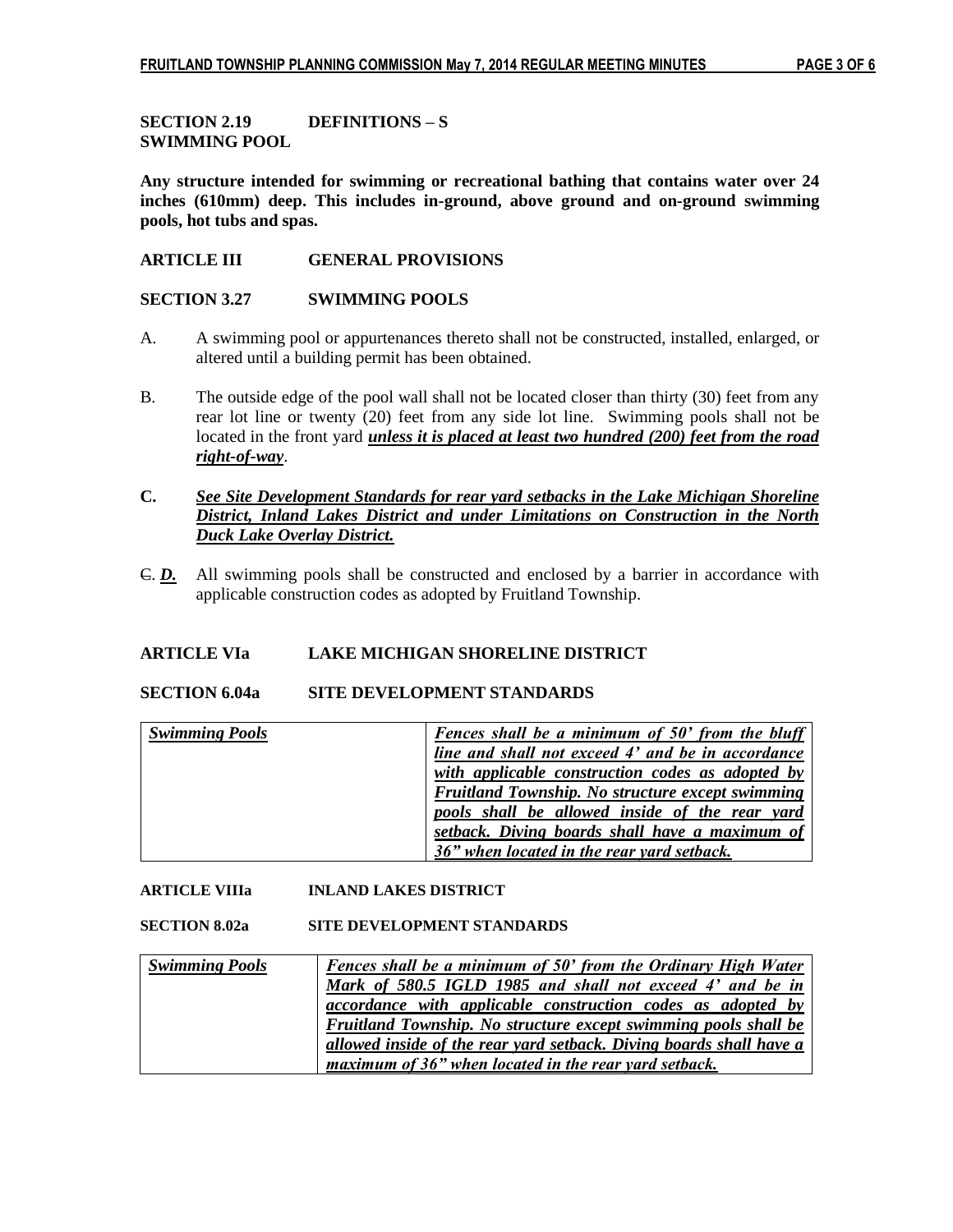#### **ARTICLE VIIIb NORTH DUCK LAKE OVERLAY DISTRICT SECTION 8.02b LIMITATIONS ON CONSTRUCTION**

## *3. Fences for swimming pools shall be a minimum of 50' from the Ordinary High Water Mark of 580.5 IGLD 1985 and shall not exceed 4' and be in accordance with applicable construction codes as adopted by Fruitland Township. No structure except swimming pools shall be allowed inside of the rear yard setback. Diving boards shall have a maximum of 36" when located in the rear yard setback.*

The question came up about what if an applicant proposed using a safety cover which according to the 2009 Michigan Residential Code is a barrier exception. The existing language states that (All swimming pools shall be constructed and enclosed by a barrier in accordance with applicable construction codes as adopted by Fruitland Township.) Consensus is the Commissioners still want to require a fence around the pool.

Jason Haywood, Signature Landscape LLC spoke briefly. He stated that some Townships allow a safety cover as the barrier, however, he understands the Commissioners wanting a fence requirement around the pool that are in accordance with applicable construction codes as adopted by Fruitland Township. The proposed language could be amended to define barrier and then change fence to barrier.

The sub-committee will meet again to look at defining barrier, rewriting the language in question and working with Attorney Even to have language ready to hold public hearing on at the rescheduled June 11, 2014 meeting.

> **Motion by Dave Roesler, second from William Josephson,** *ADOPTED***, to approve the above proposed language with any additions proposed by the sub-committee and reviewed and approved by Attorney Even and set public hearing for June and to reschedule the June meeting to June 11, 2014.**

> > *ALL AYES*

## **3. Discussion on Article III, General Provisions, Section 3.31 Average Setback Lines**

- Intent
- Possible conflicts with Zoning District Site Development Standards regarding Streams, Creeks & Lakes.

Zoning Administrator Sandel and Zoning Coordinator Dion will work on proposing language for the areas we feel need clarification.

## **4. Discuss Proposed Regulations for Wireless Communication Towers**

Commissioner Warner stated he believes the proposed Section 3.36, 2. b. needs a minor revision as follows: A statement that the proposed wireless communications equipment and wireless communication support structure will be installed in accordance with the manufacturer's specifications and applicable Township codes. A set of drawings by a professional engineer **licensed in the State of Michigan** for the installation of the wireless communications equipment and wireless communications support structure shall also be provided. Consensus was to make that change and send the proposed language to Attorney Even for review.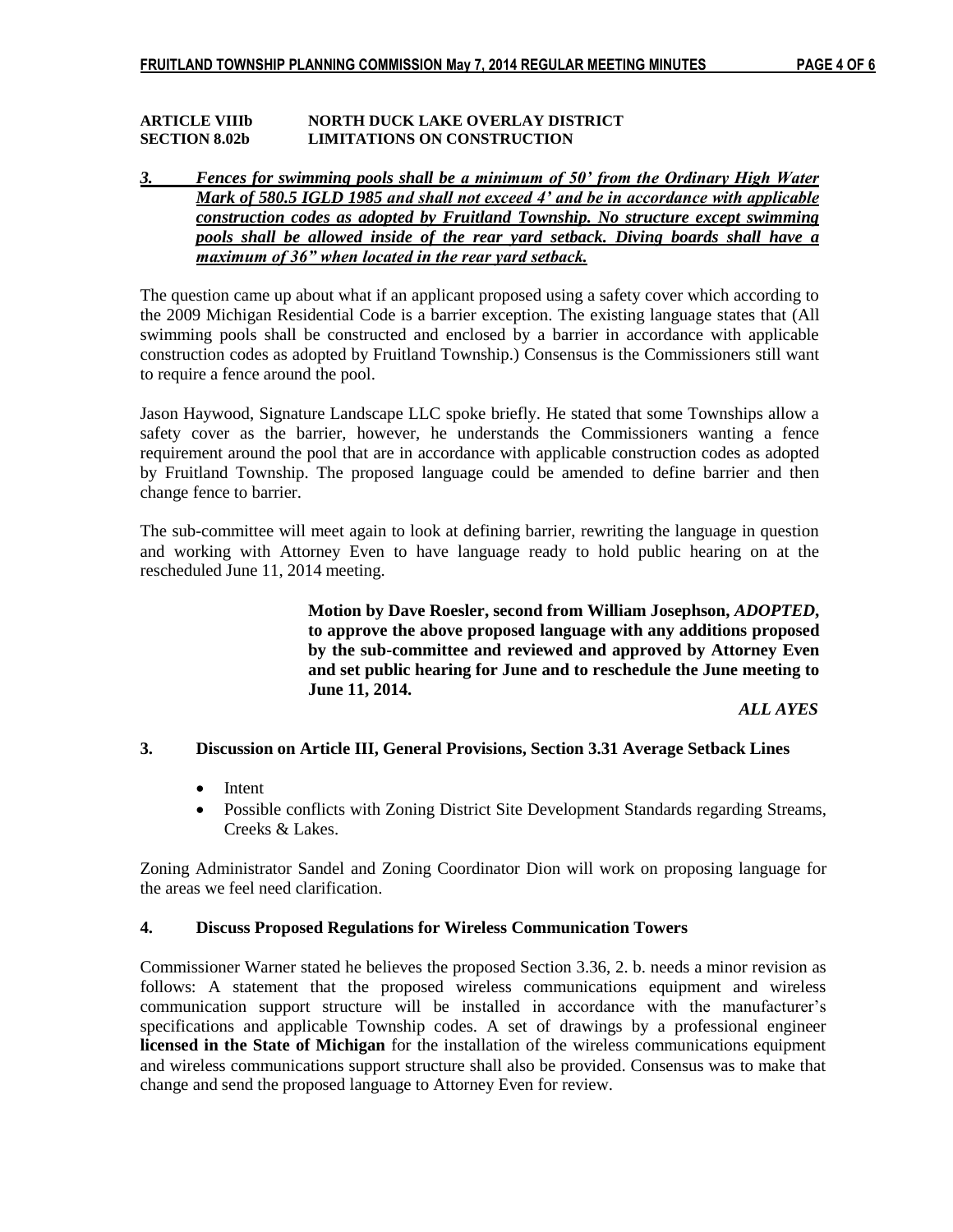## **5. Potential change to Sign Ordinance**

Commissioner Deur advised there has been no update from the County Clerk. This can be removed from the agenda and put back on if needed.

#### **6. Medical Marihuana Subcommittee Update**

Commissioner Deur advised there is still no report and this can be removed from the agenda and put back on when there is something to report.

## **COMMISSIONERS COMMENTS**

Commissioner Thompson advised that Buzz's Lakeside Inn (LSI Real Estate LLC) has requested approval from the Army Corps of Engineers for docks, moorings and a swim raft. According to the public notice dated April 24, 2014, comments of a positive or negative nature may be submitted in writing and postmarked or delivered by the expiration date which is May 14, 2014. Any person may request, in writing, within the comment period specified in this notice, that a public hearing be held to consider the application. Requests for public hearings shall state, with particularity, the reasons for holding a public hearing. He states that Buzz's Lakeside Inn is a non-conforming use which according to zoning can continue as it is, however, cannot be expanded; he believes this request is expanding the use. He also told Commissioners that several years ago a case went all the way to the Supreme Court, about The Ark which was a floating boat/house, that was on White Lake, because it did not own lake-bottom riparian rights were not allowed and it had to be moved.

The owner of Buzz's Lakeside Inn was in the audience. He asked if he could make comment.

Chairperson Roesler advised no, this is not a Planning Commission item; it is being brought forth during Commissioner Comments.

Mr. Kaehler commented anyway. He then explained the docks, moorings and swim raft were for only resort use, not rental, there would be no power, water available. It will not be run as a marina; it will be used for renters of the forty (40) rooms and guests coming to eat.

Chairperson Roesler reiterated that the Inn is non-conforming which according to zoning can continue as historically used, however, the use cannot be expanded. He went on to state that the DEQ looks for Environmental issues and the Army Corps of Engineers looks at navigation. They do not look at zoning. Proposing to expand a use is a problem for the Township.

Mr. Kaehler advised he has already been given approval by the DEQ and that the Township would have been notified of that, if they had an issue with it why was he never notified.

Commissioner Deur talked about the Citizen Planner Course, he has been made aware that there is a twenty (20) person minimum, they do not have that many yet, it is being offered around and he will keep everyone updated.

Chairperson Roesler asked that all Commissioners review the first 22 pages of the current Master Plan and be ready to discuss at the next meeting. When done with full review each Commissioner will be paired up with a Township Board member or staff member to discuss any proposed revisions.